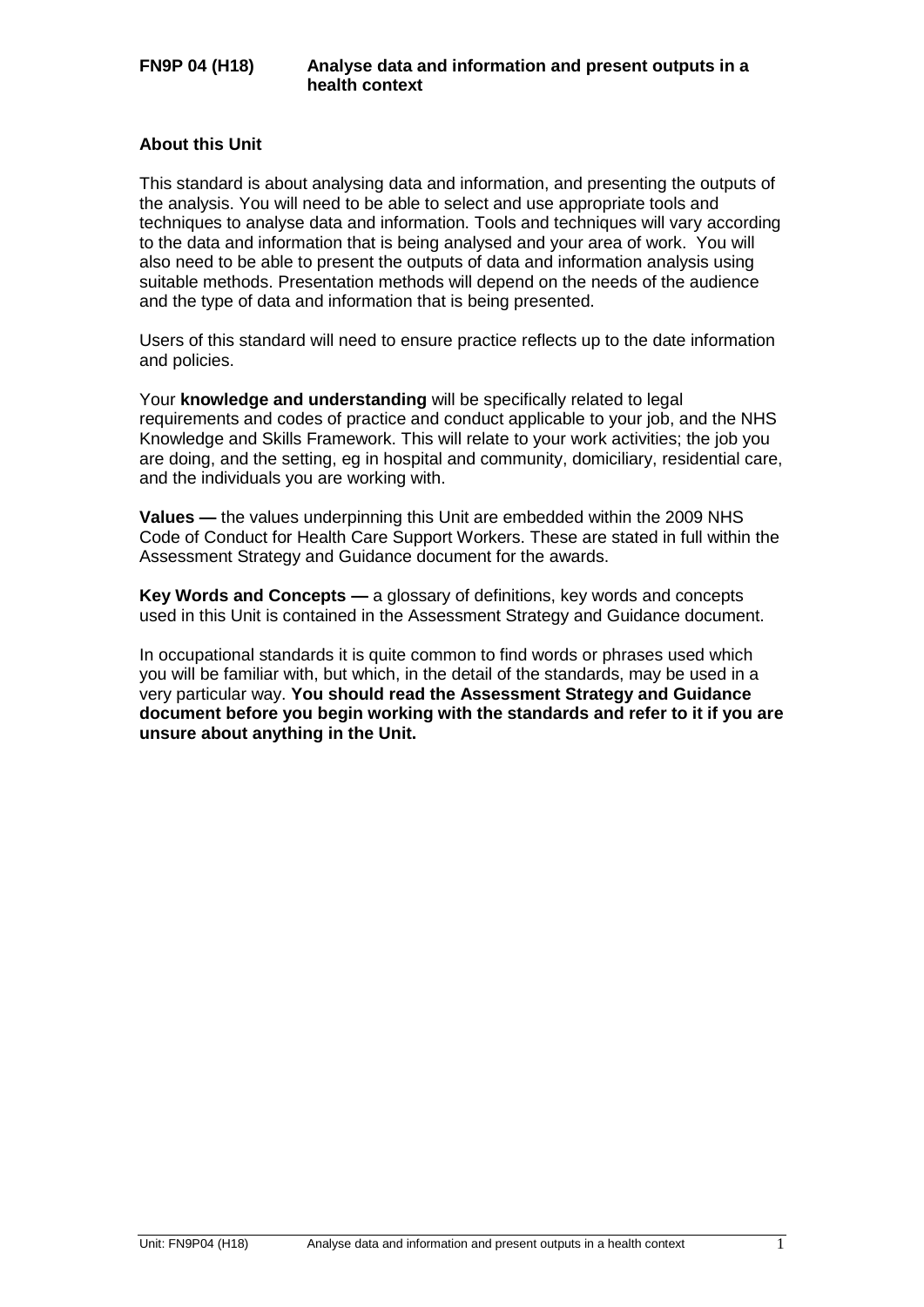# **Specific Evidence Requirements for the Unit**

|                 | Specific Evidence Requirements for the Unit<br>It is essential that you adhere to the Evidence Requirements for this Unit                                                                                                                                                                                                                                                                                             |
|-----------------|-----------------------------------------------------------------------------------------------------------------------------------------------------------------------------------------------------------------------------------------------------------------------------------------------------------------------------------------------------------------------------------------------------------------------|
|                 | SPECIFIC EVIDENCE REQUIREMENTS FOR THIS UNIT                                                                                                                                                                                                                                                                                                                                                                          |
|                 | <b>Simulation:</b>                                                                                                                                                                                                                                                                                                                                                                                                    |
| $\blacklozenge$ | Simulation is <b>NOT</b> permitted for any part of this Unit.                                                                                                                                                                                                                                                                                                                                                         |
| ٠               | The following forms of evidence ARE mandatory:                                                                                                                                                                                                                                                                                                                                                                        |
| $\bullet$       | Direct Observation: Your assessor or expert witness must observe you in real work<br>activities. Their confirmation of your practice will provide evidence for a significant<br>amount of the performance criteria in this Unit. For example, your assessor may                                                                                                                                                       |
|                 | observe you check conformity with information governance in accordance with<br>legislation and organisational requirements.<br>Professional discussion: Describes your actions in a particular situation and reflect                                                                                                                                                                                                  |
|                 | on the reason(s) why you practice that way. For example, your assessor may ask you<br>to explain, using an example from practice, the reasons why it is important to check<br>that the audience has received the data and information.                                                                                                                                                                                |
|                 | Competence of performance and knowledge could also be demonstrated using a                                                                                                                                                                                                                                                                                                                                            |
|                 | variety of evidence from the following:                                                                                                                                                                                                                                                                                                                                                                               |
| ٠               | Reflective Account: These are written pieces of work which allow you to reflect on the<br>course of action you took in a specific situation to identify any learning from the piece of<br>work and to describe what you might do differently in the light of your new knowledge.                                                                                                                                      |
| ٠               | Questioning/professional discussion: May be used to provide evidence of<br>knowledge, legislation, policies and procedures which cannot be fully evidenced<br>through direct observation or reflective accounts. In addition your assessor/mentor or<br>expert witness may also ask questions to clarify aspects of your practice.                                                                                    |
| ٠               | <b>Expert Witness:</b> A designated expert witness, eg a senior member of staff, may<br>provide a direct observation of your practice, or record a professional discussion they<br>have held with you on a specific piece of practice.                                                                                                                                                                                |
| ٠               | Witness Testimony: Can be a confirmation or authentication of the activities described<br>in your evidence which your assessor or mentor has not seen.                                                                                                                                                                                                                                                                |
| ٠               | <b>Products:</b> These can be any record that you would normally use within your normal<br>role, eg you should not put confidential records in your portfolio; they can remain where<br>they are normally stored and be checked by your assessor and internal verifier.                                                                                                                                               |
| ٠               | Prior Learning: You may be able to use recorded prior learning from a course of<br>training you have attended within the last two years. Discussion on the relevance of<br>this should form part of your assessment plan for each Unit.                                                                                                                                                                               |
|                 | <b>Simulation:</b> There may be times when you have to demonstrate you are competent in<br>a situation that does not arise naturally through your work role, eg dealing with violent<br>or abusive behaviour. The Evidence Requirements in each Unit provide specific<br>guidance regarding the use of simulation.                                                                                                    |
|                 | <b>GENERAL GUIDANCE</b>                                                                                                                                                                                                                                                                                                                                                                                               |
| ٠               | Prior to commencing this Unit you should agree and complete an assessment plan with<br>your assessor which details the assessment methods you will be using, and the tasks<br>you will be undertaking to demonstrate your competence.                                                                                                                                                                                 |
|                 | Evidence must be provided for ALL of the performance criteria, ALL of the knowledge.<br>The evidence must reflect the policies and procedures of your workplace and be linked<br>to current legislation, values and the principles of best practice within the Health Care<br>sector. This will include the National Service Standards for your areas of work.<br>All evidence must relate to your own work practice. |
|                 |                                                                                                                                                                                                                                                                                                                                                                                                                       |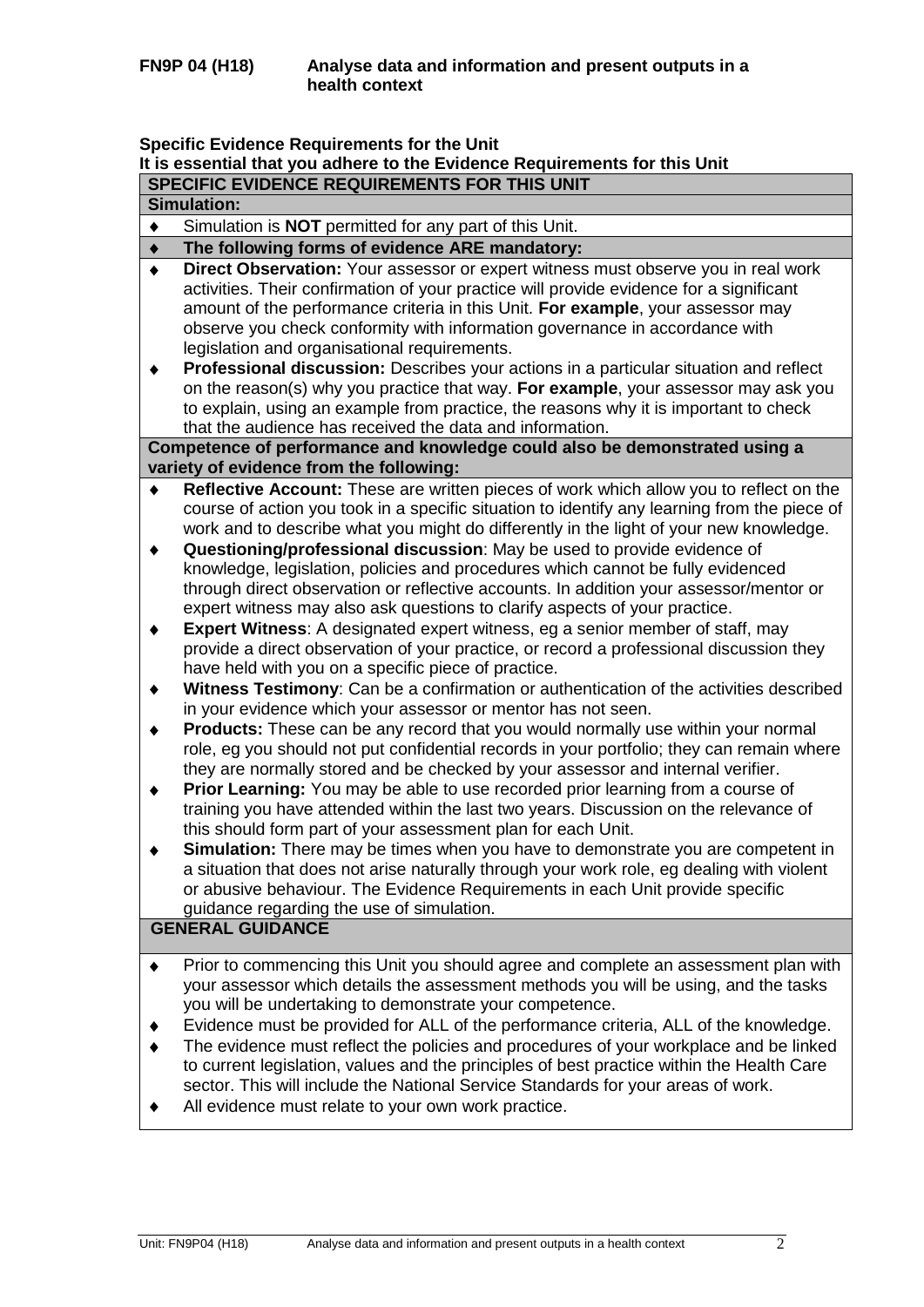### **FN9P 04 (H18) Analyse data and information and present outputs in a health context**

## **KNOWLEDGE SPECIFICATION FOR THIS UNIT**

Competent practice is a combination of the application of skills and knowledge informed by values and ethics. This specification details the knowledge and understanding required to carry out competent practice in the performance described in this Unit.

When using this specification **it is important to read the knowledge requirements in relation to expectations and requirements of your job role**.

#### **You need to provide evidence for ALL knowledge points listed below. There are a variety of ways this can be achieved so it is essential that you read the 'knowledge evidence' section of the Assessment Guidance.**

|                 | You need to show that you know, understand and can apply in<br>practice:                                                                                         | <b>Enter</b><br><b>Evidence</b><br><b>Numbers</b> |
|-----------------|------------------------------------------------------------------------------------------------------------------------------------------------------------------|---------------------------------------------------|
| $\mathbf{1}$    | The relevant legislation, policies, procedures, codes of practice<br>and guidelines in relation to information management.                                       |                                                   |
| $\overline{2}$  | The importance and reasons for adhering to information<br>governance.                                                                                            |                                                   |
| 3               | The wider sensitivities of data and information relevant to your<br>role.                                                                                        |                                                   |
| 4               | The standards regarding data and information (eg, sources,<br>validity, reliability, completeness, terminology, acronyms,<br>purpose and conventions).           |                                                   |
| 5               | The data sharing protocols in place which apply to data<br>sources.                                                                                              |                                                   |
| 6               | The health and business context for data and information<br>requirements (eg, clinical impact, patient safety issues,<br>increased productivity).                |                                                   |
| $\overline{7}$  | The different ways in which data and information are<br>processed and used in a health context.                                                                  |                                                   |
| 8               | The structure of data and information.                                                                                                                           |                                                   |
| $\overline{9}$  | The characteristics of data and information and how they<br>change over time.                                                                                    |                                                   |
| 10 <sup>°</sup> | The importance of the quality of data and information<br>(including timeliness, validity, accuracy, completeness,<br>appropriate for purpose and accessibility). |                                                   |
| 11              | The different methods of validating and verifying the quality of<br>data and information, and how to use them.                                                   |                                                   |
|                 | 12 The data and information life cycles and the processes within<br>them.                                                                                        |                                                   |
| 13              | The audience requirements for data and information, as well<br>as the likely audience knowledge and skills.                                                      |                                                   |
| 14              | The tools and techniques available to analyse and present<br>data and information.                                                                               |                                                   |
|                 | 15 How to select and use the tools and techniques.                                                                                                               |                                                   |
| 16              | The limitations of the available tools and techniques.                                                                                                           |                                                   |
| 17              | The types of anomalies that may occur and how these can be<br>identified.                                                                                        |                                                   |
| 18              | The standards, conventions and templates for analysis.                                                                                                           |                                                   |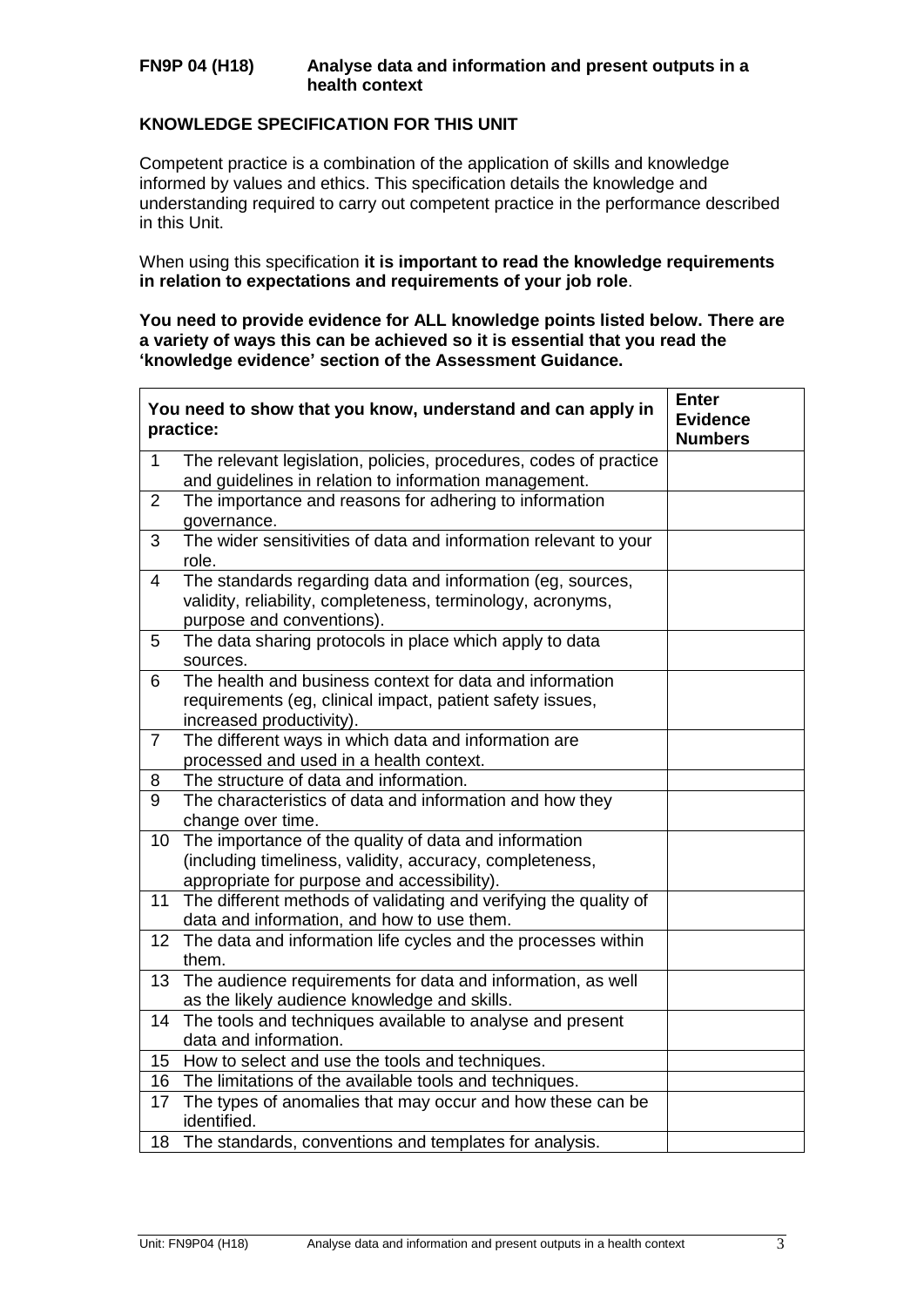| You need to show that you know, understand and can apply in<br>practice: | <b>Enter</b><br><b>Evidence</b><br><b>Numbers</b> |
|--------------------------------------------------------------------------|---------------------------------------------------|
| 19 The presentation methods to display and report data and               |                                                   |
| information analysis.                                                    |                                                   |
| 20 The reporting structures that exist within your organisation.         |                                                   |
| 21 The reasons why it is important to check that the audience has        |                                                   |
| received the data and information.                                       |                                                   |
| 22 The potential impact the presentation of outputs will have.           |                                                   |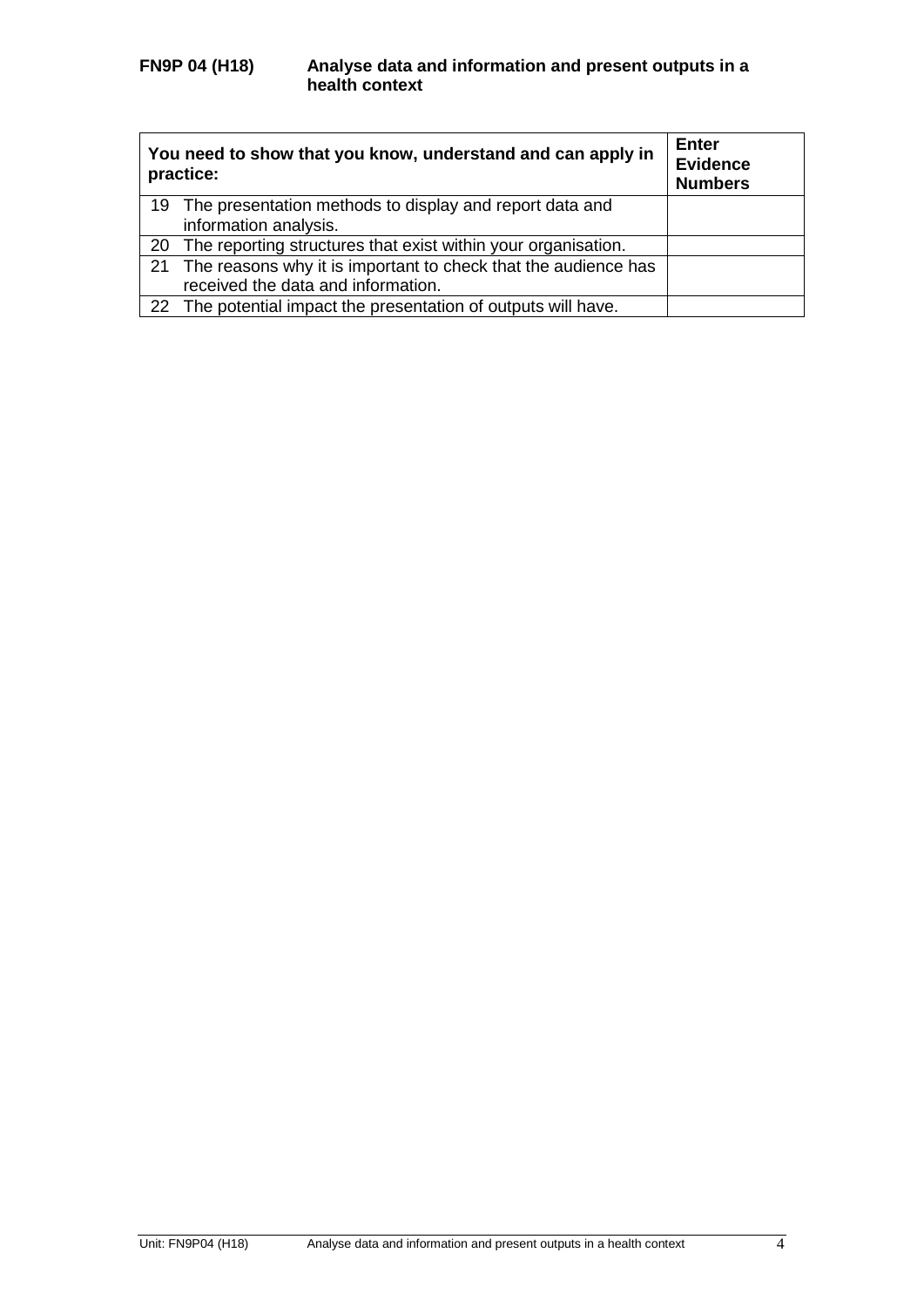|                 | <b>Performance Criteria</b>                                                | <b>DO</b> |           |           |   |   |           |           |
|-----------------|----------------------------------------------------------------------------|-----------|-----------|-----------|---|---|-----------|-----------|
|                 |                                                                            |           | <b>RA</b> | <b>EW</b> | Q | P | <b>WT</b> | <b>PD</b> |
| 1               | Assess the available tools and                                             |           |           |           |   |   |           |           |
|                 | techniques for relevance and                                               |           |           |           |   |   |           |           |
|                 | applicability.                                                             |           |           |           |   |   |           |           |
| $\overline{2}$  | Select the appropriate tools and                                           |           |           |           |   |   |           |           |
|                 | techniques paying due attention to the                                     |           |           |           |   |   |           |           |
|                 | quality of the data and information<br>available.                          |           |           |           |   |   |           |           |
| 3               | Determine the resources required to                                        |           |           |           |   |   |           |           |
|                 | apply the selected tools and                                               |           |           |           |   |   |           |           |
|                 | techniques.                                                                |           |           |           |   |   |           |           |
| 4               | Record your rationale for the selection                                    |           |           |           |   |   |           |           |
|                 | of tools and techniques.                                                   |           |           |           |   |   |           |           |
| 5               | Check conformity with information                                          |           |           |           |   |   |           |           |
|                 | governance in accordance with                                              |           |           |           |   |   |           |           |
|                 | legislation and organisational                                             |           |           |           |   |   |           |           |
|                 | requirements.                                                              |           |           |           |   |   |           |           |
| 6               | Analyse the data and information                                           |           |           |           |   |   |           |           |
|                 | accurately, using the appropriate tools                                    |           |           |           |   |   |           |           |
|                 | and techniques.                                                            |           |           |           |   |   |           |           |
| 7               | Adhere to the relevant data standards.                                     |           |           |           |   |   |           |           |
| 8               | Accurately identify and highlight any                                      |           |           |           |   |   |           |           |
|                 | anomalies and limitations.                                                 |           |           |           |   |   |           |           |
| 9               | Summarise and draw justifiable<br>conclusions from the analysis.           |           |           |           |   |   |           |           |
| 10              | Inform the appropriate person(s) where                                     |           |           |           |   |   |           |           |
|                 | there are significant implications that                                    |           |           |           |   |   |           |           |
|                 | require decision-making.                                                   |           |           |           |   |   |           |           |
| 11              | Take ownership of the outputs of the                                       |           |           |           |   |   |           |           |
|                 | analysis of data and information.                                          |           |           |           |   |   |           |           |
| 12 <sup>2</sup> | Identify the target audience for the                                       |           |           |           |   |   |           |           |
|                 | outputs of the analysis.                                                   |           |           |           |   |   |           |           |
| 13              | Select a presentation method that is                                       |           |           |           |   |   |           |           |
|                 | appropriate to the data and information                                    |           |           |           |   |   |           |           |
|                 | and suitable for the audience.                                             |           |           |           |   |   |           |           |
| 14              | Present the outputs of the analysis in a                                   |           |           |           |   |   |           |           |
|                 | way that is consistent, comparable and                                     |           |           |           |   |   |           |           |
|                 | in accordance with agreed formats,<br>governance requirements and relevant |           |           |           |   |   |           |           |
|                 | standards.                                                                 |           |           |           |   |   |           |           |
| 15 <sub>2</sub> | Make clear all assumptions made and                                        |           |           |           |   |   |           |           |
|                 | degrees of uncertainty in the data and                                     |           |           |           |   |   |           |           |
|                 | information.                                                               |           |           |           |   |   |           |           |
| 16              | Check that the outputs of the analysis                                     |           |           |           |   |   |           |           |
|                 | have been received by the target                                           |           |           |           |   |   |           |           |
|                 | audience.                                                                  |           |           |           |   |   |           |           |
| 17              | Make any legitimate changes to the                                         |           |           |           |   |   |           |           |
|                 | source data and information based on                                       |           |           |           |   |   |           |           |
|                 | feedback from others, and where                                            |           |           |           |   |   |           |           |
|                 | necessary, notify the data and                                             |           |           |           |   |   |           |           |
|                 | information owners.                                                        |           |           |           |   |   |           |           |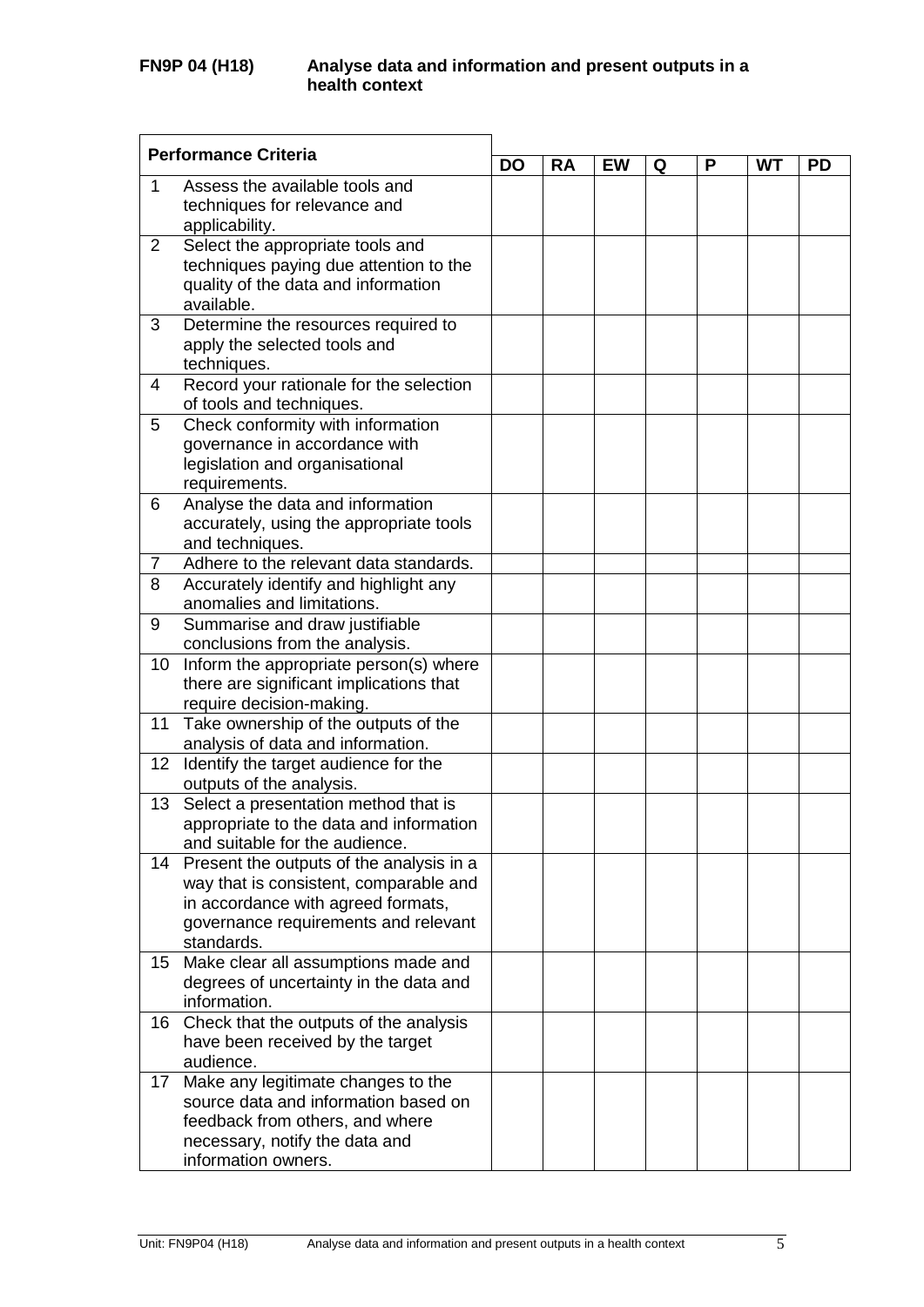### **FN9P 04 (H18) Analyse data and information and present outputs in a health context**

| <b>Performance Criteria</b>                                                        | <b>RA</b><br>EW<br>W٦<br>D |  |  |  |    |
|------------------------------------------------------------------------------------|----------------------------|--|--|--|----|
|                                                                                    |                            |  |  |  | PD |
| 18 Record changes to the source data and<br>information completely and accurately. |                            |  |  |  |    |

*DO = Direct Observation RA = Reflective Account Q = Questions PD* = *Professional Discussion*

*EW = Expert Witness P = Product (Work) WT = Witness Testimony*